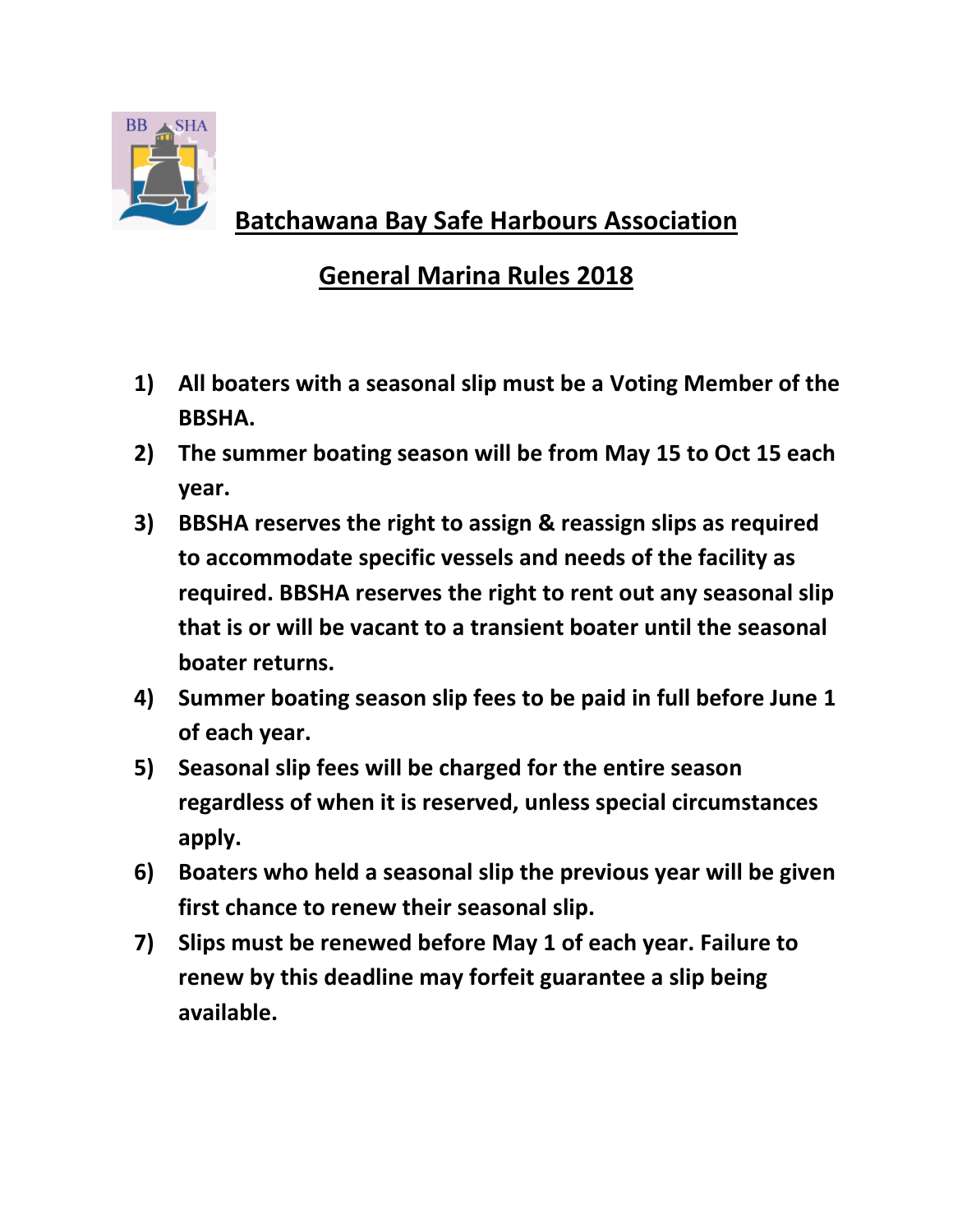



- **8) All boaters with seasonal slips will be expected to maintain the area around their slip and to also participate in group maintenance activities as they are scheduled.**
- **9) Annual Lift In and Lift Out fees are not included in the summer slip fees and are not part of the BBSHA operation.**
- **10) Boaters with seasonal slips will have unlimited use of the boat ramp for their specified boat and tender.**
- **11) Parking of one vehicle will be allowed at each slip. Additional vehicles must be parked in designated areas.**
- **12) Members requiring long term parking for vehicles or trailers while away from the marina will park in designated areas.**
- **13) All Members are to be respectful of each other at all times.**
- **14) Members are responsible for everyone on their boat within the marina. Members will be held accountable for the actions of their crew and guests.**
- **15) All garbage is to be removed from the property each time a boat is left unattended for the day.**
- **16) All boaters are to have insurance on any vessel docked at a slip in the marina.**
- **17) Winter (Land) storage (Oct 15-May 15) if required will be a separate fee. Boaters who require winter storage will not be required to be a Voting Member of the BBSHA however a General Membership is required as a minimum.**
- **18) Summer (Land) Storage (May 16 - Oct 14) if required will be a separate fee. Boaters who require summer storage will not be required to be a Voting Member of the BBSHA however a General Membership is required as a minimum.**